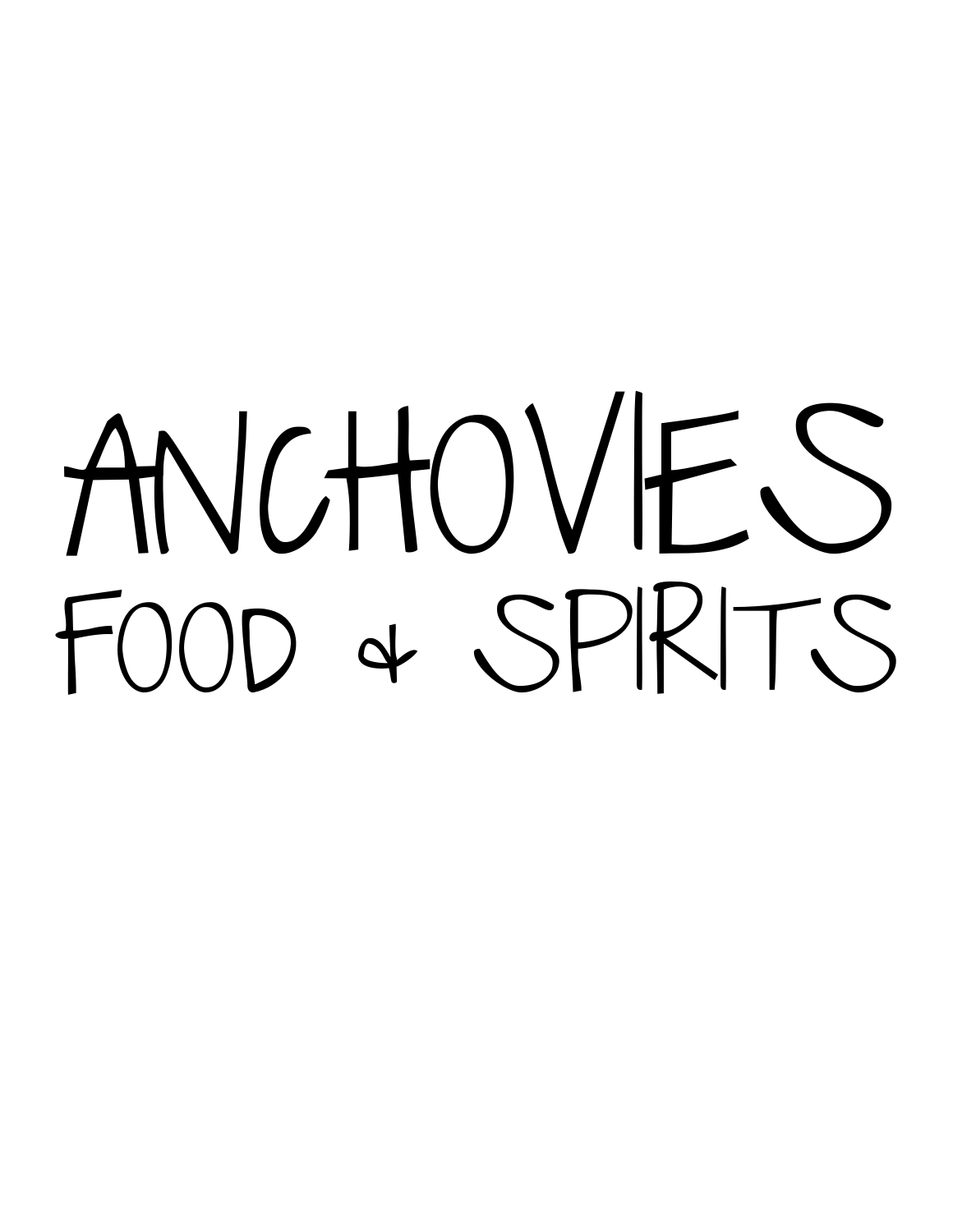petizers

| Fried Calamari                                                                                          | $\mathcal{Z}_{2}$ | Garlic Bread                                                          | 6               |
|---------------------------------------------------------------------------------------------------------|-------------------|-----------------------------------------------------------------------|-----------------|
| served with marinara<br>Burrata                                                                         | 2                 | Garlic Bread<br>with cheese & tomato                                  | 8               |
| cream filled fresh mozzerella served over<br>a tomato basil salad with a crostini & balsamic<br>drizzle |                   | Fried Mozzarella<br>with marinara                                     | 9               |
| ChicKen Tenders<br>served with blue cheese and buffalo on the side                                      | 2                 | Italian Nachos<br>corn chips, braised short rib ragu, ricotta &       | 4               |
| Buffalo Wings                                                                                           | 12                | cherry pepper                                                         |                 |
| original spicy or sweet barbecue<br>with blue cheese                                                    |                   | Fried Ravioli<br>filled with jalopeño & ricotta, served with marinara | 9               |
| Mussels**<br>with garlic butter or marinara                                                             | $ 4\rangle$       | Side of Meatballs or Sausage                                          |                 |
| LittlenecKs**                                                                                           |                   | Basket of Fries                                                       | 7               |
| with garlic butter or marinara                                                                          | 15                | Basket of Truffle Parmesan Fries                                      | $\overline{10}$ |
| Salads                                                                                                  |                   |                                                                       |                 |
| House Salad                                                                                             | 5                 | Chicken + Artichoke Hearts                                            | 12              |
| Caesar Salad*<br>add chicken or shrimp for \$3                                                          | 8                 | served in a basil pesto vinaigrette<br>Caprese Salad                  | $\mathbb{I}$    |
| Greek Salad                                                                                             |                   | tomato, fresh mozzarella, basil                                       |                 |
| Anchoving Chap Salad                                                                                    |                   |                                                                       |                 |

Anchovies Chop Salad chicken, bacon, grape tomatoes, roasted red peppers, artichoke hearts, red onion, fresh mozzarella, honey lemon vinaigrette

Pizza + Calzones

Cheese Pizza

15 Calzone 15

Add-ons

\$1 each - extra cheese, pepperoni, mushrooms, onions, green peppers, roasted red peppers, hot cherry peppers, black olives, garlic, anchovies, broccoli, spinach

15

\$2 each - prosciutto, fried eggplant, artichoke hearts, ricotta, sweet italian sausage, meatball, chicken sage sausage, bacon, feta cheese

\$3 each-chicken

Please note : Before placing your order, please inform your server if a person in your party has a food allergy. Consuming raw or undercooked meats, poultry, seafood, shellfish or eggs may increase your risk of foodbourne illness.

\*\*Homemade caesar dressing is made with raw eggs.\*These items are cooked to order or contain raw ingredients For parties of six or more, an 18% gratuity will be addeed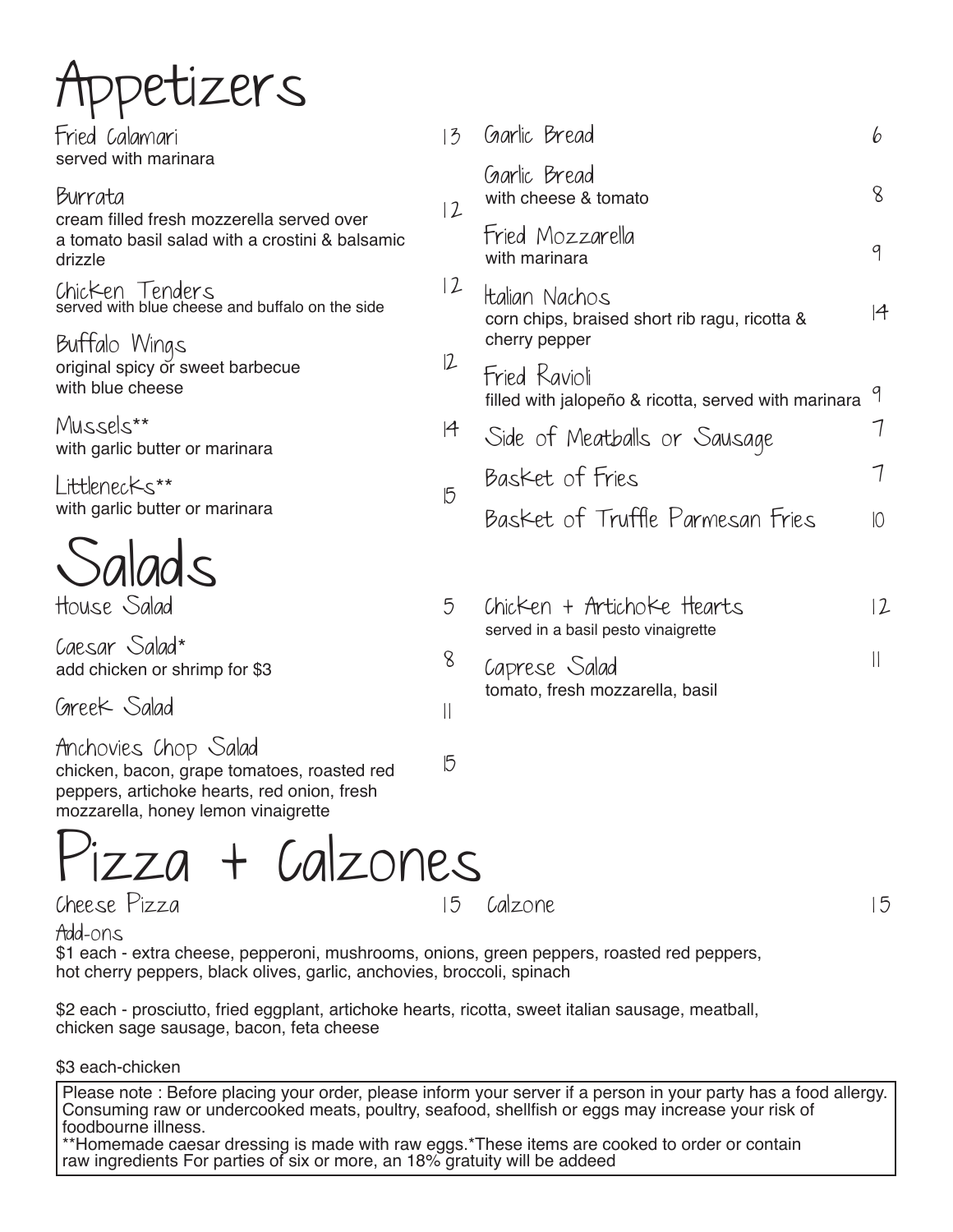## Entrees

| "The Kicciardi"<br>penne with chicken sage sausage & mushrooms<br>in a tomato cream sauce                                           | 19              | Linguine with Mussels**<br>in a white wine garlic butter or marinara sauce                                                                  | 20 |
|-------------------------------------------------------------------------------------------------------------------------------------|-----------------|---------------------------------------------------------------------------------------------------------------------------------------------|----|
| Linguine with Meatballs or<br>Sweet Italian Sausage<br>in a marinara sauce                                                          | 19              | Linguine with LittlenecKs**<br>in a white wine garlic butter or marinara sauce                                                              |    |
| Potato Gnocchi<br>in a braised short rib ragu topped with shaved<br>asiago                                                          | 19              | ChicKen Parmigiana<br>with linguine marinara                                                                                                | 20 |
| $B$ a $\leq$ ed Shrimp & Scallops<br>sauteed with white wine and butter then baked with $20$                                        |                 | Eggplant Parmigiana<br>with linguine marinara                                                                                               | 19 |
| a bread crumb crust, served with a side of linguini<br>garlic butter with scallions                                                 |                 | Lasagna of the Day                                                                                                                          | 19 |
| Orecchiette with Sausage & Broccoli Rabe<br>in a sundried tomato cream sauce                                                        | 19              | Anchovies Famous Stuffed Peppers<br>stuffed with ground beef and cheese, served over                                                        | 20 |
| Penne with Chicken & Broccoli<br>in a garlic cream sauce                                                                            |                 | linguini with marinara                                                                                                                      |    |
| Burrata Kavioli<br>grape tomato, scallions, brown butter sauce                                                                      | 20              | Chicken Piccata<br>capers, artichoke hearts, diced tomato and penne $20$<br>tossed in a white wine lemon sauce                              |    |
| Three Cheese Tortellini with ChicKen,<br>Asparagus & Sundried Tomato<br>in a gorgonzola cream sauce                                 | 19              | Chicken Marsala<br>spinach, prosciutto, mushrooms with penne                                                                                | 20 |
| Bacon Cheeseburger<br>with lettuce, tomato, pickles, onions, mayo                                                                   | 17              | Burgers, Sandwiches and Panini<br>Meatball Sub<br>16<br>16                                                                                  |    |
| Grilled Cheese                                                                                                                      | $\overline{10}$ | Eggplant Parmigiana Sub<br>16                                                                                                               |    |
| Crispy Cod Sandwich<br>jalapeño mayo, cheese, lettuce, tomato, coleslaw                                                             | 16              | Chicken Parmigiana Sub                                                                                                                      |    |
| The Columbus<br>prosciutto, fresh mozzarella, tomato & roasted red  6<br>pepper with fresh basil & EVOO served on ciabatta<br>bread |                 | $Steak \triangleleft Cheese Sub$<br>with mushroom, peppers & onions<br>16<br>The Tremont<br>B.L.T with grilled chicken, american cheese and |    |
| The Braddock<br>16<br>chicken cutlet, pickles, pepperocini, american<br>cheese & mayo on ciabatta bread                             |                 | 16<br>mayo                                                                                                                                  |    |